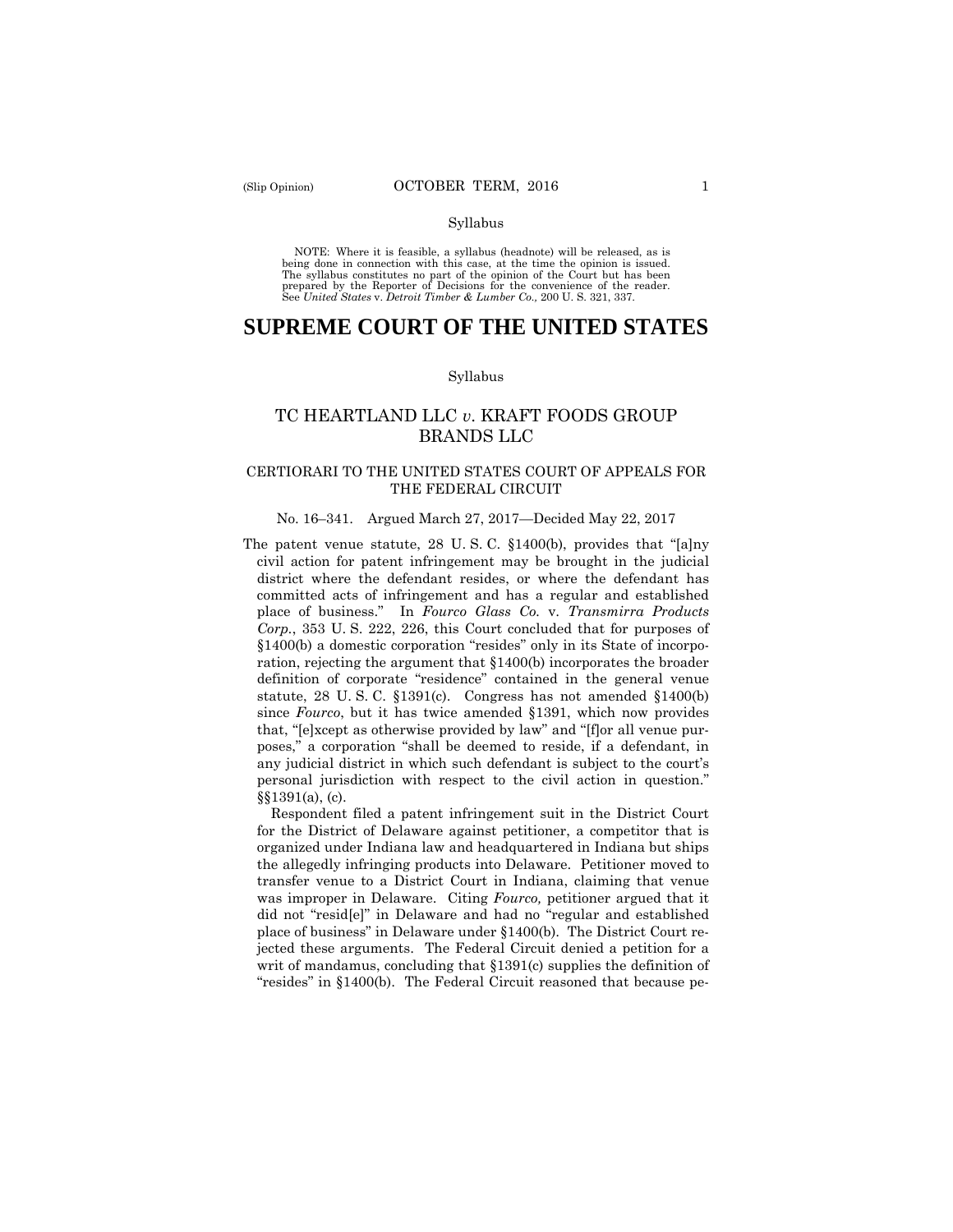#### Syllabus

titioner resided in Delaware under §1391(c), it also resided there under §1400(b).

*Held*: As applied to domestic corporations, "reside[nce]" in §1400(b) refers only to the State of incorporation. The amendments to §1391 did not modify the meaning of §1400(b) as interpreted by *Fourco*. Pp. 3– 10.

 cases as well as other civil suits. *Stonite Products Co.* v. *Melvin*  (a) The venue provision of the Judiciary Act of 1789 covered patent *Lloyd Co.*, 315 U. S. 561, 563. In 1897, Congress enacted a patent specific venue statute. This new statute (§1400(b)'s predecessor) permitted suit in the district of which the defendant was an "inhabitant" or in which the defendant both maintained a "regular and established place of business" and committed an act of infringement. 29 Stat. 695. A corporation at that time was understood to "inhabit" *only* the State of incorporation. This Court addressed the scope of §1400(b)'s predecessor in *Stonite,* concluding that it constituted "the exclusive provision controlling venue in patent infringement proceedings" and thus was not supplemented or modified by the general venue provisions. 315 U. S., at 563.

 In 1948, Congress recodified the patent venue statute as §1400(b). That provision, which remains unaltered today, uses "resides" instead of "inhabit[s]." At the same time, Congress also enacted the general venue statute, §1391, which defined "residence" for corporate defendants. In *Fourco*, this Court reaffirmed *Stonite*'s holding, observing that Congress enacted §1400(b) as a standalone venue statute and that nothing in the 1948 recodification evidenced an intent to alter that status, even the fact that §1391(c) by "its terms" embraced "all actions," 353 U. S., at 228. The Court also concluded that "resides" in the recodified version bore the same meaning as "inhabit[s]" in the pre-1948 version. See *id.*, at 226.

This landscape remained effectively unchanged until 1988, when Congress amended the general venue statute, §1391(c). The revised provision stated that it applied "[f]or purposes of venue under this chapter." In *VE Holding Corp.* v. *Johnson Gas Appliance Co.*, 917 F. 2d 1574, 1578, the Federal Circuit held that, in light of this amendment, §1391(c) established the definition for all other venue statutes under the same "chapter," including §1400(b). In 2011, Congress adopted the current version of §1391, which provides that its general definition applies "[f]or all venue purposes." The Federal Circuit reaffirmed *VE Holding* in the case below*.* Pp. 3–7.

(b) In *Fourco*, this Court definitively and unambiguously held that the word "reside[nce]" in §1400(b), as applied to domestic corporations, refers only to the State of incorporation. Because Congress has not amended §1400(b) since *Fourco*, and neither party asks the Court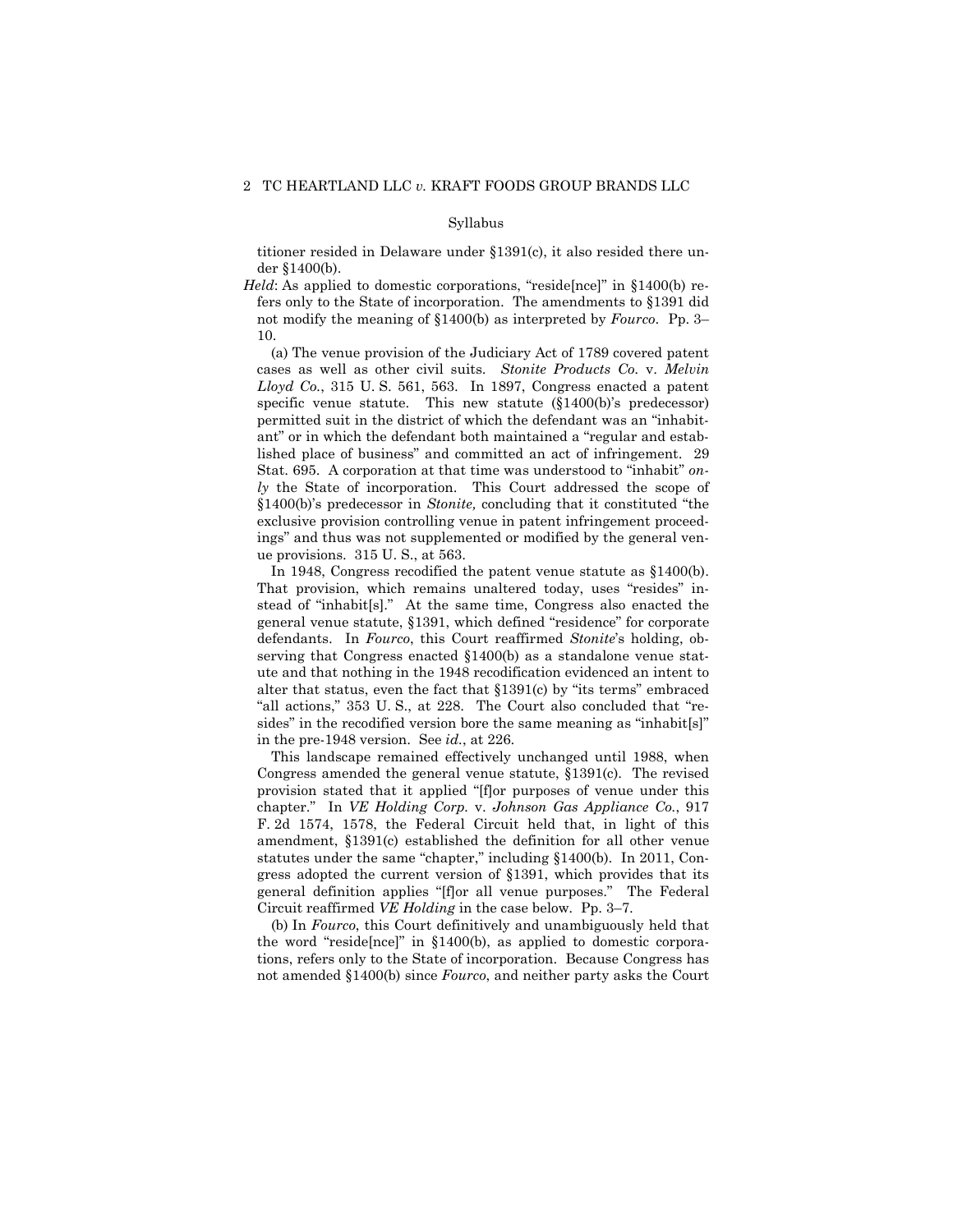## Syllabus

to reconsider that decision, the only question here is whether Congress changed §1400(b)'s meaning when it amended §1391. When Congress intends to effect a change of that kind, it ordinarily provides a relatively clear indication of its intent in the amended provision's text. No such indication appears in the current version of §1391.

 contained in §1391(c), even though the latter, by its terms, included Respondent points out that the current §1391(c) provides a default rule that, on its face, applies without exception "[f]or all venue purposes." But the version at issue in *Fourco* similarly provided a default rule that applied "'for venue purposes,'" 353 U.S., at 223, and those phrasings are not materially different in this context. The addition of the word "all" to the already comprehensive provision does not suggest that Congress intended the Court to reconsider its decision in *Fourco*. Any argument based on this language is even weaker now than it was when the Court rejected it in *Fourco*. *Fourco* held that §1400(b) retained a meaning distinct from the default definition no exceptions. The current version of §1391 includes a saving clause, which expressly states that the provision does not apply when "otherwise provided by law," thus making explicit the qualification that the *Fourco* Court found implicit in the statute. Finally, there is no indication that Congress in 2011 ratified the Federal Circuit's decision in *VE Holding*. Pp. 7–10.

821 F. 3d 1338, reversed and remanded.

THOMAS, J., delivered the opinion of the Court, in which all other Members joined, except GORSUCH, J., who took no part in the consideration or decision of the case.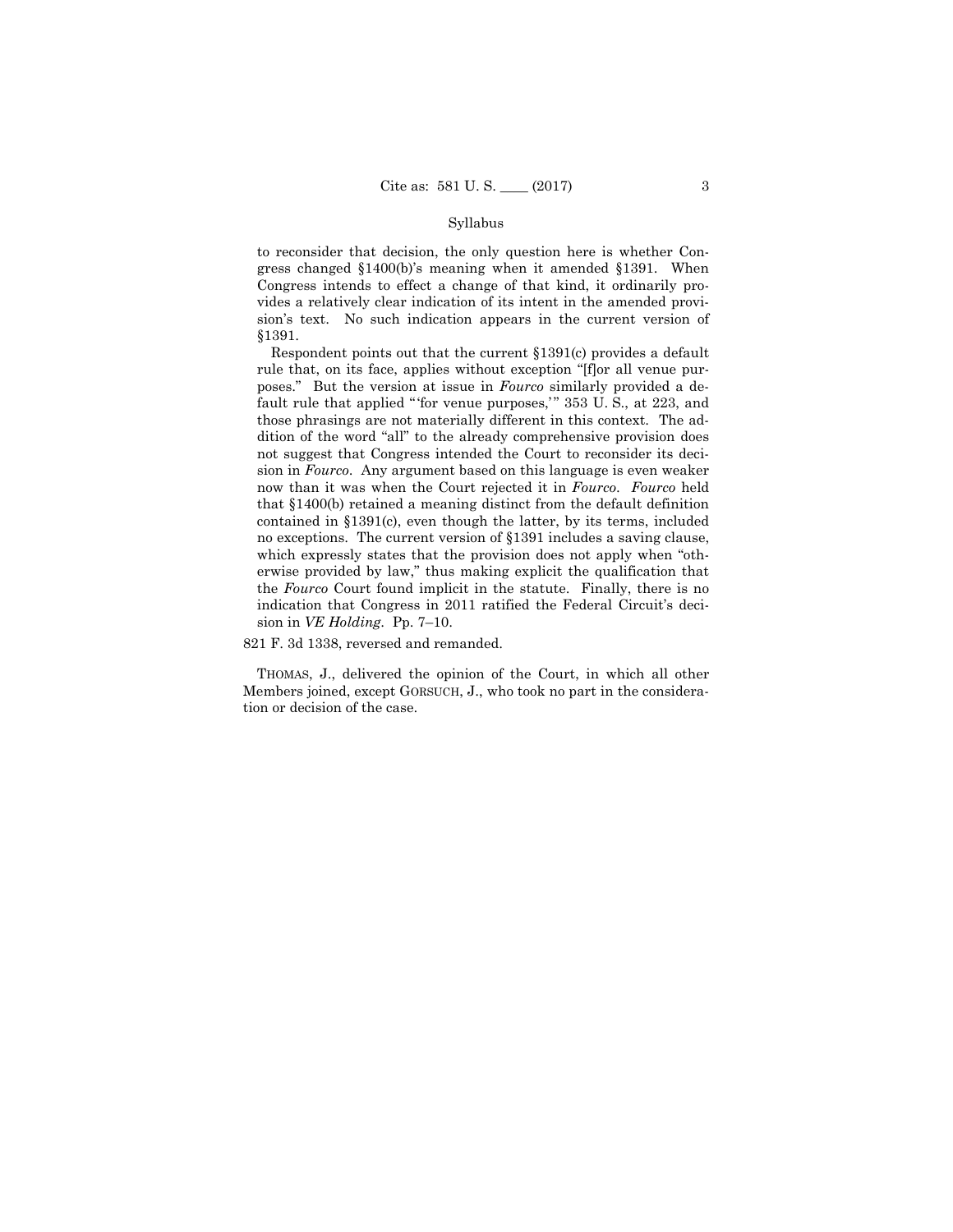preliminary print of the United States Reports. Readers are requested to notify the Reporter of Decisions, Supreme Court of the United States, Wash- ington, D. C. 20543, of any typographical or other formal errors, in order that corrections may be made before the preliminary print goes to press. NOTICE: This opinion is subject to formal revision before publication in the

# $\frac{1}{2}$  ,  $\frac{1}{2}$  ,  $\frac{1}{2}$  ,  $\frac{1}{2}$  ,  $\frac{1}{2}$  ,  $\frac{1}{2}$  ,  $\frac{1}{2}$ **SUPREME COURT OF THE UNITED STATES**

## $\frac{1}{2}$  ,  $\frac{1}{2}$  ,  $\frac{1}{2}$  ,  $\frac{1}{2}$  ,  $\frac{1}{2}$  ,  $\frac{1}{2}$ No. 16–341

# TC HEARTLAND LLC, PETITIONER *v.* KRAFT FOODS GROUP BRANDS LLC

# ON WRIT OF CERTIORARI TO THE UNITED STATES COURT OF APPEALS FOR THE FEDERAL CIRCUIT

#### [May 22, 2017]

# JUSTICE THOMAS delivered the opinion of the Court.

The question presented in this case is where proper venue lies for a patent infringement lawsuit brought against a domestic corporation. The patent venue statute, 28 U. S. C. §1400(b), provides that "[a]ny civil action for patent infringement may be brought in the judicial district where the defendant resides, or where the defendant has committed acts of infringement and has a regular and established place of business." In *Fourco Glass Co.* v. *Transmirra Products Corp.*, 353 U. S. 222, 226 (1957), this Court concluded that for purposes of §1400(b) a domestic corporation "resides" only in its State of incorporation.

In reaching that conclusion, the Court rejected the argument that §1400(b) incorporates the broader definition of corporate "residence" contained in the general venue statute, 28 U. S. C. §1391(c). 353 U. S., at 228. Congress has not amended §1400(b) since this Court construed it in *Fourco*, but it has amended §1391 twice. Section 1391 now provides that, "[e]xcept as otherwise provided by law" and "[f]or all venue purposes," a corporation "shall be deemed to reside, if a defendant, in any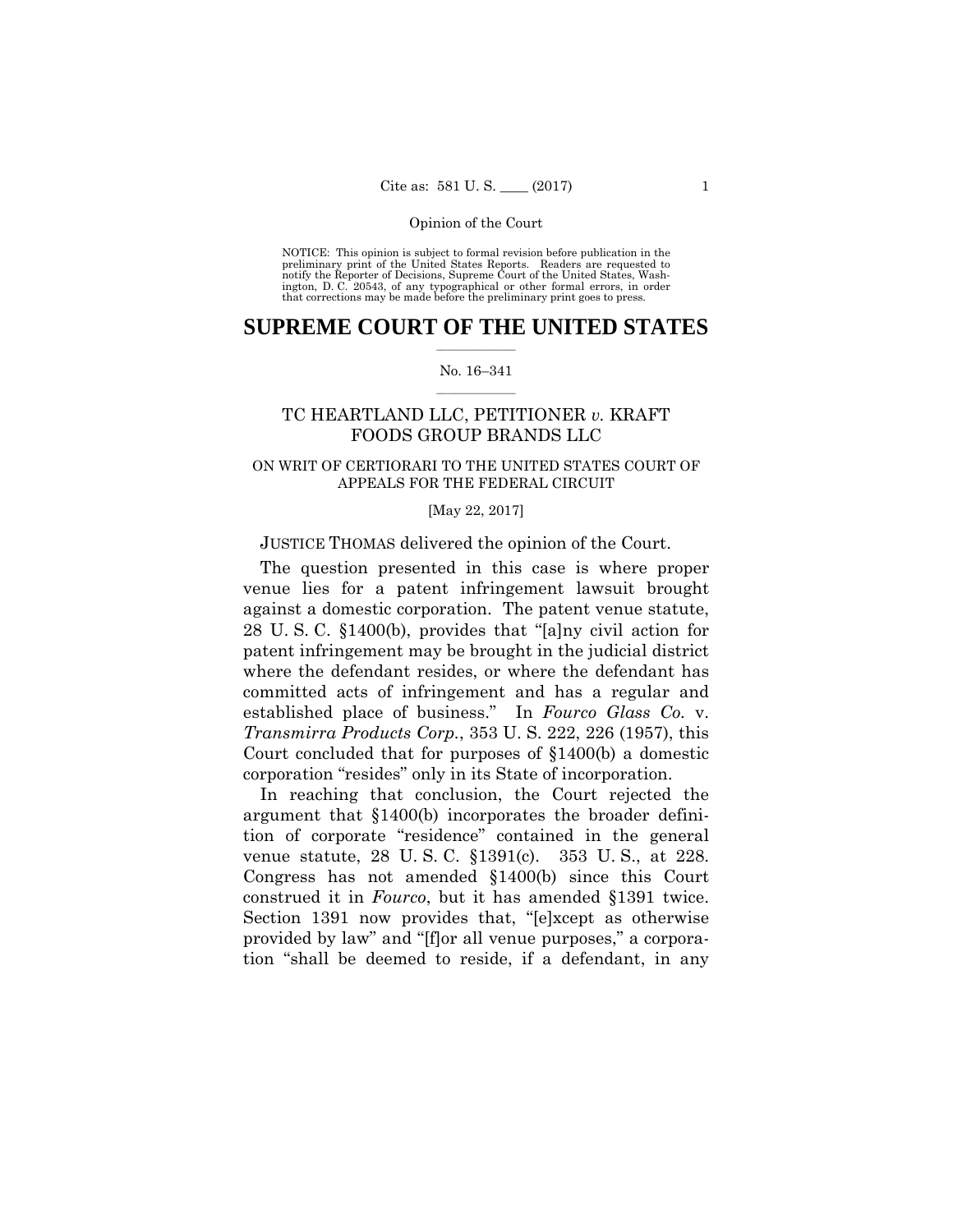## 2 TC HEARTLAND LLC *v.* KRAFT FOODS GROUP BRANDS LLC

## Opinion of the Court

 in which the corporation is subject to personal jurisdiction. judicial district in which such defendant is subject to the court's personal jurisdiction with respect to the civil action in question." §§1391(a), (c). The issue in this case is whether that definition supplants the definition announced in *Fourco* and allows a plaintiff to bring a patent infringement lawsuit against a corporation in any district We conclude that the amendments to §1391 did not modify the meaning of §1400(b) as interpreted by *Fourco*. We therefore hold that a domestic corporation "resides" only in its State of incorporation for purposes of the patent venue statute.

I

Petitioner, which is organized under Indiana law and headquartered in Indiana, manufactures flavored drink mixes.1 Respondent, which is organized under Delaware law and has its principal place of business in Illinois, is a competitor in the same market. As relevant here, respondent sued petitioner in the District Court for the District of Delaware, alleging that petitioner's products infringed one of respondent's patents. Although petitioner is not registered to conduct business in Delaware and has no meaningful local presence there, it does ship the allegedly infringing products into the State.

Petitioner moved to dismiss the case or transfer venue

——————

 "apparently inaccurat[e]"); Reply Brief 4. Because this case comes to us 1The complaint alleged that petitioner is a corporation, and petitioner admitted this allegation in its answer. See App. 11a, 60a. Similarly, the petition for certiorari sought review on the question of "corporate" residence. See Pet. for Cert. i. In their briefs before this Court, however, the parties suggest that petitioner is, in fact, an unincorporated entity. See Brief for Respondent 9, n. 4 (the complaint's allegation was at the pleading stage and has been litigated on the understanding that petitioner is a corporation, we confine our analysis to the proper venue for corporations. We leave further consideration of the issue of petitioner's legal status to the courts below on remand.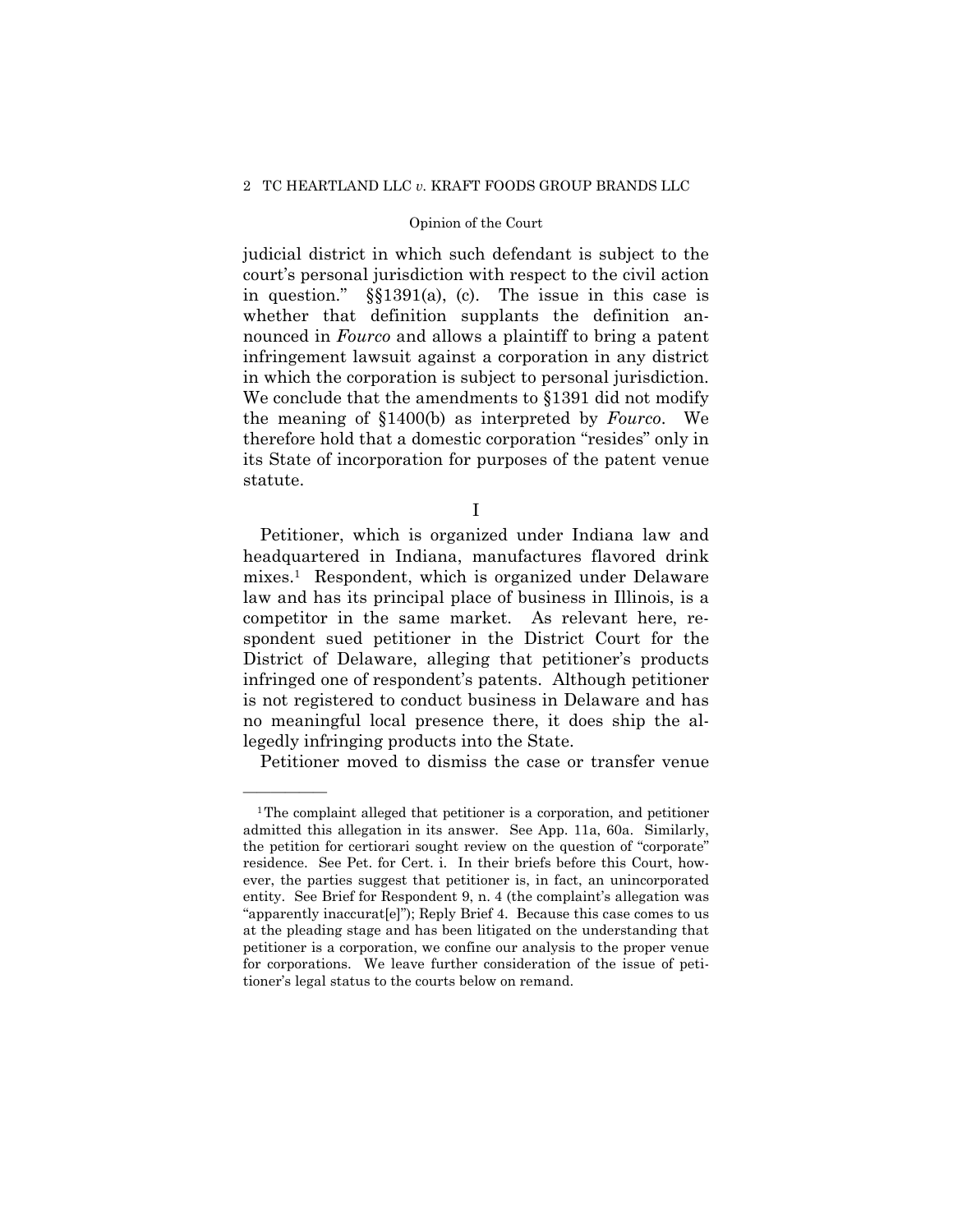to the District Court for the Southern District of Indiana, arguing that venue was improper in Delaware. See 28 U. S. C. §1406. Citing *Fourco*'s holding that a corporation resides only in its State of incorporation for patent infringement suits, petitioner argued that it did not "resid[e]" in Delaware under the first clause of §1400(b). It further argued that it had no "regular and established place of business" in Delaware under the second clause of §1400(b). Relying on Circuit precedent, the District Court rejected these arguments, 2015 WL 5613160 (D Del., Sept. 24, 2015), and the Federal Circuit denied a petition for a writ of mandamus, *In re TC Heartland LLC*, 821 F. 3d 1338 (2016). The Federal Circuit concluded that subsequent statutory amendments had effectively amended §1400(b) as construed in *Fourco*, with the result that §1391(c) now supplies the definition of "resides" in §1400(b). 821 F. 3d, at 1341–1343. Under this logic, because the District of Delaware could exercise personal jurisdiction over petitioner, petitioner resided in Delaware under §1391(c) and, therefore, under §1400(b). We granted certiorari,  $580$  U. S.  $\_\_$  (2016), and now reverse.

# II

A

The history of the relevant statutes provides important context for the issue in this case. The Judiciary Act of 1789 permitted a plaintiff to file suit in a federal district court if the defendant was "an inhabitant" of that district or could be "found" for service of process in that district. Act of Sept. 24, 1789, §11, 1 Stat. 79. The Act covered patent cases as well as other civil suits. *Stonite Products Co.* v. *Melvin Lloyd Co.*, 315 U. S. 561, 563 (1942). In 1887, Congress amended the statute to permit suit only in the district of which the defendant was an inhabitant or, in diversity cases, of which either the plaintiff or defendant was an inhabitant. See Act of Mar. 3, 1887, §1, 24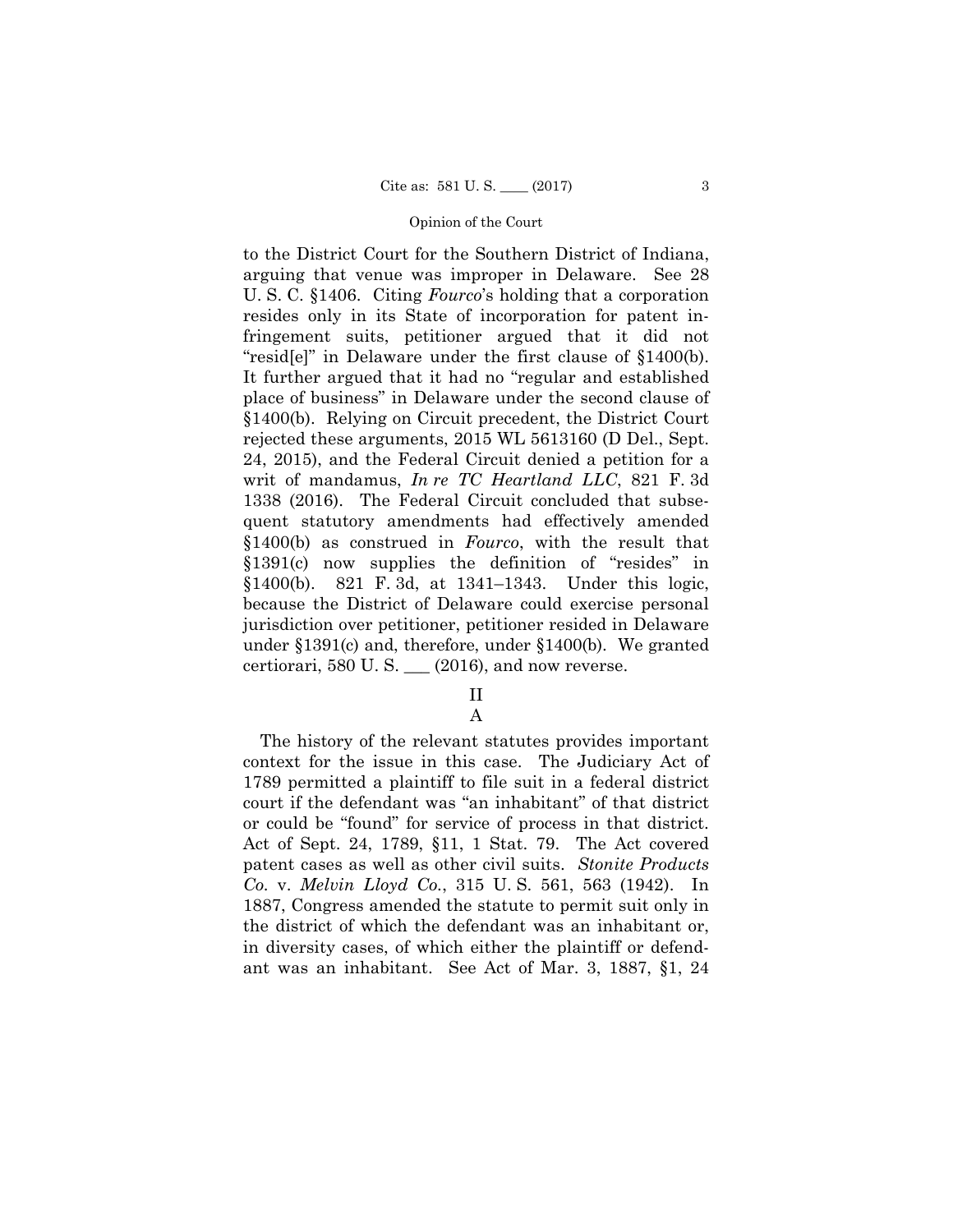Stat. 552; see also *Stonite*, *supra*, at 563–564.

 and committed an act of infringement. 29 Stat. 695. At This Court's decision in *In re Hohorst*, 150 U. S. 653, 661–662 (1893), arguably suggested that the 1887 Act did not apply to patent cases. As a result, while some courts continued to apply the Act to patent cases, others refused to do so and instead permitted plaintiffs to bring suit (in line with the pre-1887 regime) anywhere a defendant could be found for service of process. See *Stonite*, *supra*, at 564–565. In 1897, Congress resolved the confusion by enacting a patent specific venue statute. See Act of Mar. 3, 1897, ch. 395, 29 Stat. 695. In so doing, it "placed patent infringement cases in a class by themselves, outside the scope of general venue legislation." *Brunette Machine Works, Ltd.* v. *Kockum Industries, Inc.*, 406 U. S. 706, 713 (1972). This new statute (§1400(b)'s predecessor) permitted suit in the district of which the defendant was an "inhabitant," or a district in which the defendant both maintained a "regular and established place of business" the time, a corporation was understood to "inhabit" *only* the State in which it was incorporated. *Shaw* v. *Quincy Mining Co.*, 145 U. S. 444, 449–450 (1892).

The Court addressed the scope of §1400(b)'s predecessor in *Stonite*. In that case, the two defendants inhabited different districts within a single State. The plaintiff sought to sue them both in the same district, invoking a then governing general venue statute that, if applicable, permitted it to do so. 315 U. S., at 562–563. This Court rejected the plaintiff 's venue choice on the ground that the patent venue statute constituted "the exclusive provision controlling venue in patent infringement proceedings" and thus was not supplemented or modified by the general venue provisions. *Id.,* at 563. In the Court's view, the patent venue statute "was adopted to define the exact jurisdiction of the federal courts in actions to enforce patent rights," a purpose that would be undermined by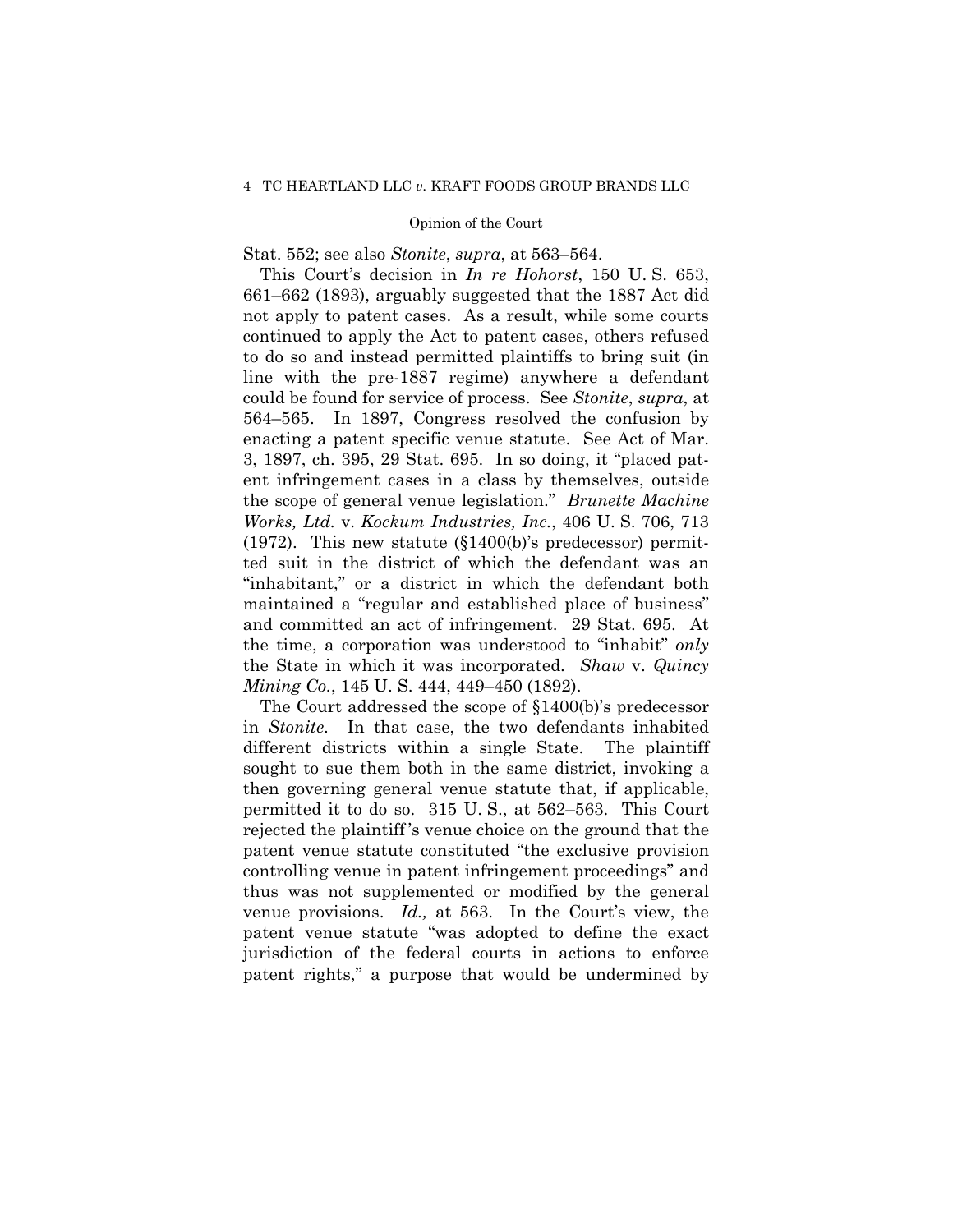interpreting it "to dovetail with the general provisions relating to the venue of civil suits." *Id.*, at 565–566. The Court thus held that the patent venue statute "alone should control venue in patent infringement proceedings." *Id.,* at 566.

In 1948, Congress recodified the patent venue statute as §1400(b). See Act of June 25, 1948, 62 Stat. 936. The recodified provision, which remains unaltered today, states that "[a]ny civil action for patent infringement may be brought in the judicial district where the defendant resides, or where the defendant has committed acts of infringement and has a regular and established place of business." 28 U. S. C. §1400(b) (1952 ed.). This version differs from the previous one in that it uses "resides" instead of "inhabit[s]." At the same time, Congress also enacted the general venue statute, §1391, which defined "residence" for corporate defendants. That provision stated that "[a] corporation may be sued in any judicial district in which it is incorporated or licensed to do business or is doing business, and such judicial district shall be regarded as the residence of such corporation for venue purposes." §1391(c) (1952 ed.).

ment actions, and ... is not to be supplemented by ... Following the 1948 legislation, courts reached differing conclusions regarding whether §1400(b)'s use of the word "resides" incorporated §1391(c)'s definition of "residence." See *Fourco*, 353 U. S., at 224, n. 3 (listing cases). In *Fourco*, this Court reviewed a decision of the Second Circuit holding that §1391(c) defined residence for purposes of §1400(b), "just as that definition is properly . . . incorporated into other sections of the venue chapter." *Transmirra Prods. Corp.* v. *Fourco Glass Co.*, 233 F. 2d 885, 886 (1956). This Court squarely rejected that interpretation, reaffirming *Stonite*'s holding that §1400(b) "is the sole and exclusive provision controlling venue in patent infringe- $$1391(c)$ ." 353 U.S., at 229. The Court observed that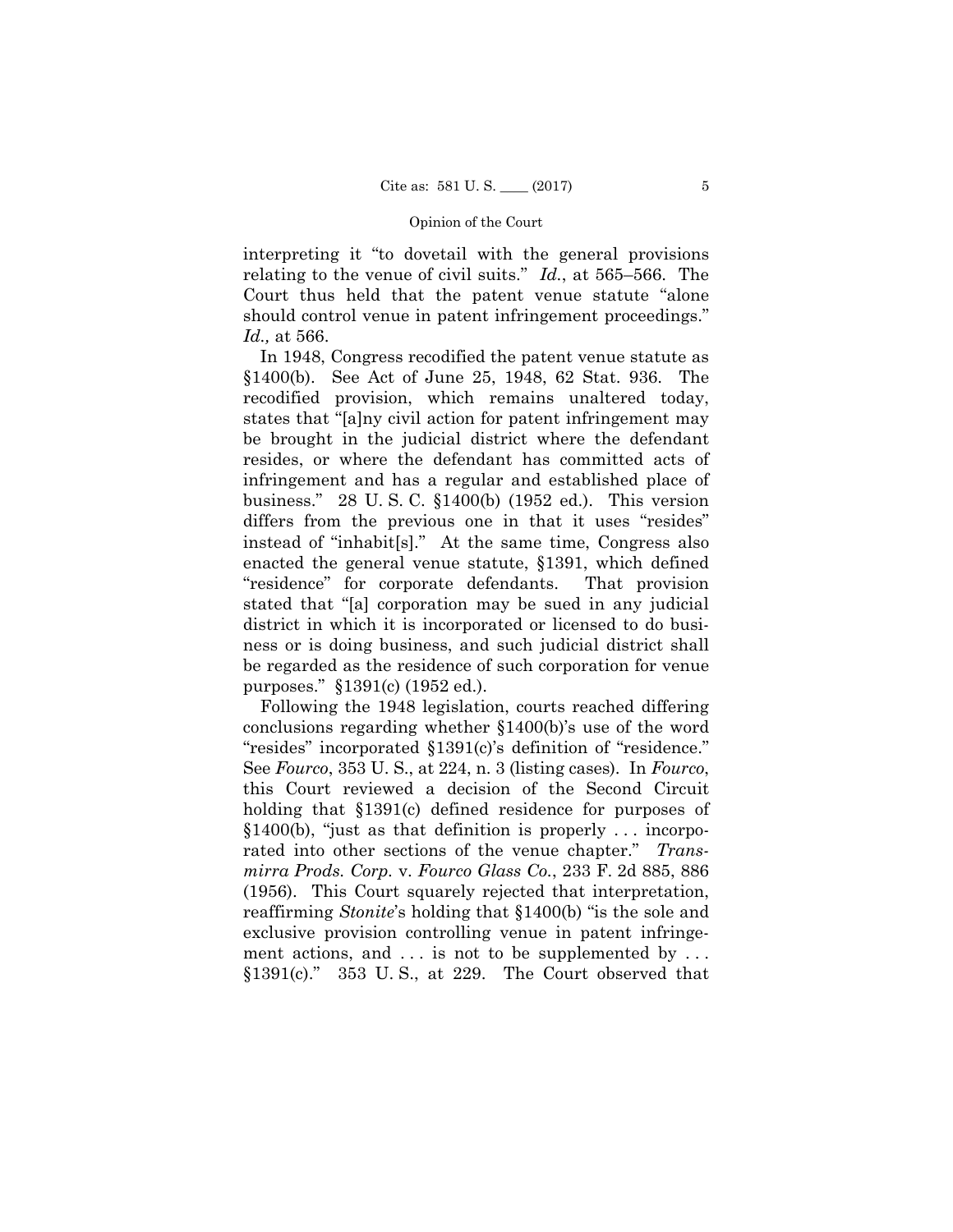Congress enacted §1400(b) as a standalone venue statute and that nothing in the 1948 recodification evidenced an intent to alter that status. The fact that §1391(c) by "its terms" embraced "all actions" was not enough to overcome the fundamental point that Congress designed §1400(b) to be "complete, independent and alone controlling in its sphere." *Id.*, at 228.

The Court also concluded that "resides" in the recodified version of §1400(b) bore the same meaning as "inhabit[s]" in the pre-1948 version. See *id.*, at 226 ("[T]he [w]ords 'inhabitant' and 'resident,' as respects venue, are synonymous" (internal quotation marks omitted)). The substitution of "resides" for "inhabit[s]" thus did not suggest any alteration in the venue rules for corporations in patent cases. Accordingly, §1400(b) continued to apply to domestic corporations in the same way it always had: They were subject to venue only in their States of incorporation. See *ibid.* (The use of "resides" "negat [es] any intention to make corporations suable, in patent infringement cases, where they are merely 'doing business,' because those synonymous words ["inhabitant" and "resident"] mean *domicile*  and, in respect of corporations, mean the state of incorporation only").

B

This landscape remained effectively unchanged until 1988, when Congress amended the general venue statute, §1391(c), to provide that "[f]or purposes of venue under this chapter, a defendant that is a corporation shall be deemed to reside in any judicial district in which it is subject to personal jurisdiction at the time the action is commenced." Judicial Improvements and Access to Justice Act, §1013(a), 102 Stat. 4669. The Federal Circuit in *VE Holding Corp.* v. *Johnson Gas Appliance Co.*, 917 F. 2d 1574 (1990), announced its view of the effect of this amendment on the meaning of the patent venue statute.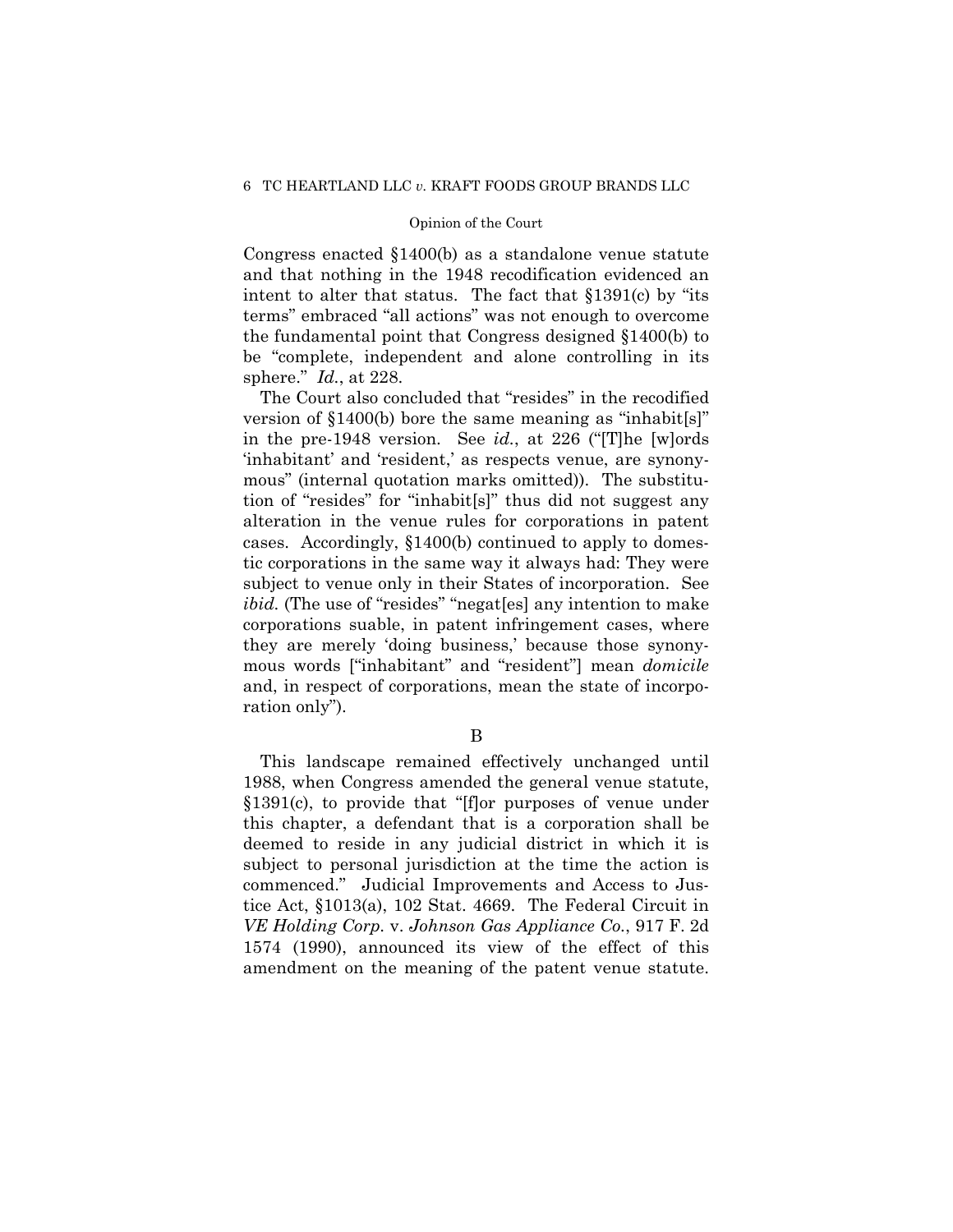The court reasoned that the phrase "[f]or purposes of venue under this chapter" was "exact and classic language of incorporation," *id.*, at 1579, and that §1391(c) accordingly established the definition for all other venue statutes under the same "chapter." *Id.,* at 1580. Because §1400(b) fell within the relevant chapter, the Federal Circuit concluded that §1391(c), "on its face," "clearly applies to §1400(b), and thus redefines the meaning of the term 'resides' in that section." *Id.*, at 1578.

Following *VE Holding*, no new developments occurred until Congress adopted the current version of §1391 in 2011 (again leaving §1400(b) unaltered). See Federal Courts Jurisdiction and Venue Clarification Act of 2011,  $§202, 125$  Stat. 763. Section 1391(a) now provides that, "[e]xcept as otherwise provided by law," "this section shall govern the venue of all civil actions brought in district courts of the United States." And §1391(c)(2), in turn, provides that, "[f]or all venue purposes," certain entities, "whether or not incorporated, shall be deemed to reside, if a defendant, in any judicial district in which such defendant is subject to the court's personal jurisdiction with respect to the civil action in question." In its decision below, the Federal Circuit reaffirmed *VE Holding*, reasoning that the 2011 amendments provided no basis to reconsider its prior decision.

# III

We reverse the Federal Circuit. In *Fourco*, this Court definitively and unambiguously held that the word "reside[nce]" in §1400(b) has a particular meaning as applied to domestic2 corporations: It refers only to the State of

——————

<sup>2</sup>The parties dispute the implications of petitioner's argument for foreign corporations. We do not here address that question, nor do we express any opinion on this Court's holding in *Brunette Machine Works, Ltd.* v. *Kockum Industries, Inc.*, 406 U. S. 706 (1972) (determining proper venue for foreign corporation under then existing statutory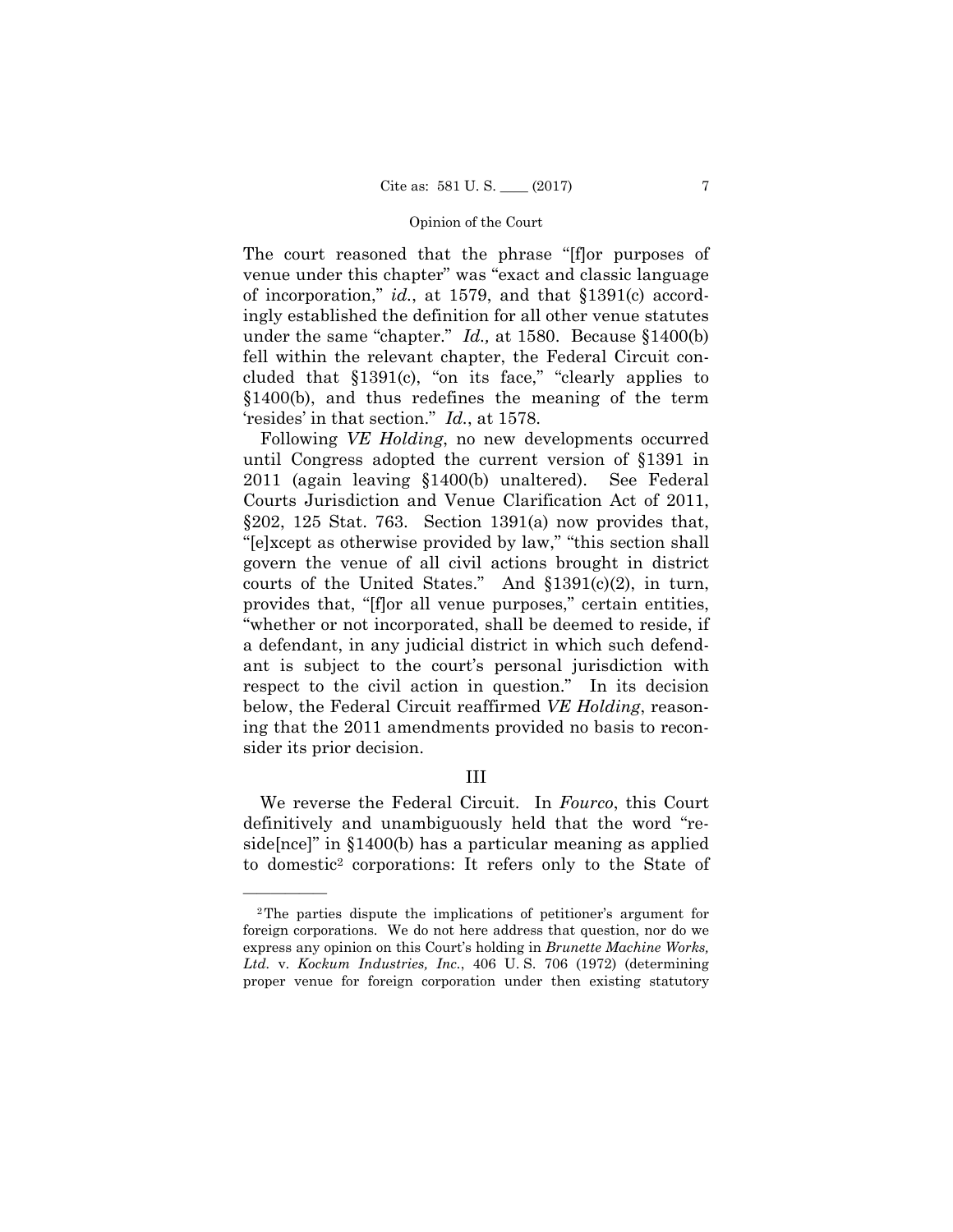## 8 TC HEARTLAND LLC *v.* KRAFT FOODS GROUP BRANDS LLC

## Opinion of the Court

incorporation. Congress has not amended §1400(b) since *Fourco*, and neither party asks us to reconsider our holding in that case. Accordingly, the only question we must answer is whether Congress changed the meaning of §1400(b) when it amended §1391. When Congress intends to effect a change of that kind, it ordinarily provides a relatively clear indication of its intent in the text of the amended provision. See *United States* v. *Madigan*, 300 U. S. 500, 506 (1937) ("[T]he modification by implication of the settled construction of an earlier and different section is not favored"); A. Scalia & B. Garner, Reading Law 331 (2012) ("A clear, authoritative judicial holding on the meaning of a particular provision should not be cast in doubt and subjected to challenge whenever a related though not utterly inconsistent provision is adopted in the same statute or even in an affiliated statute").

The current version of §1391 does not contain any indication that Congress intended to alter the meaning of §1400(b) as interpreted in *Fourco*. Although the current version of §1391(c) provides a default rule that applies "[f]or all venue purposes," the version at issue in *Fourco*  similarly provided a default rule that applied "for venue purposes." 353 U. S., at 223 (internal quotation marks omitted). In this context, we do not see any material difference between the two phrasings. See *Pure Oil Co.* v. *Suarez*, 384 U. S. 202, 204–205 (1966) (construing "'for venue purposes'" to cover "all venue statutes"). Respondent argues that "'all venue purposes' means 'all venue purposes'—not 'all venue purposes *except* for patent venue.'" Brief for Respondent 21. The plaintiffs in *Fourco*  advanced the same argument. See 353 U. S., at 228 ("The main thrust of respondents' argument is that §1391(c) is clear and unambiguous and that its terms include all actions—including patent infringement actions"). This

regime).

——————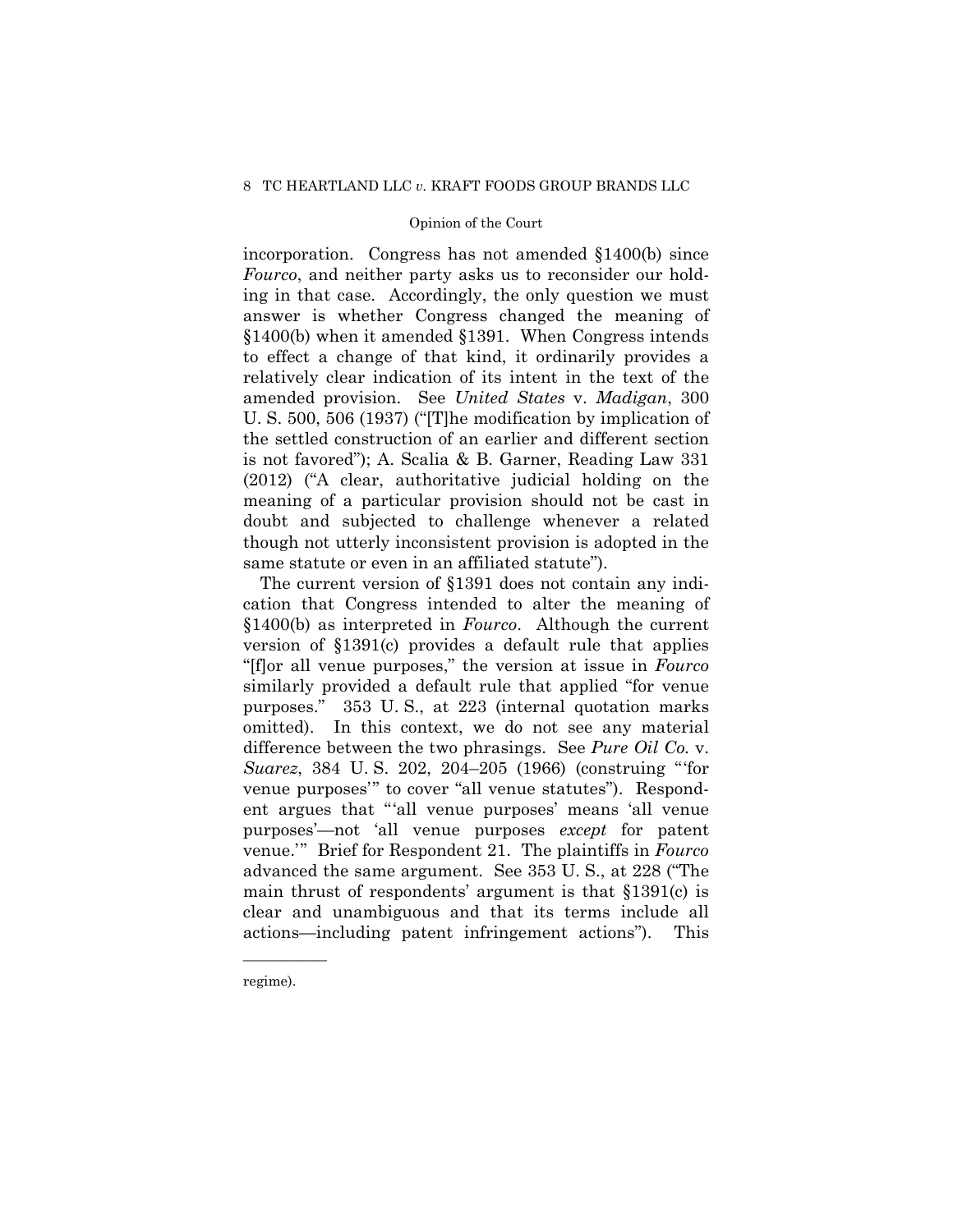Court was not persuaded then, and the addition of the word "all" to the already comprehensive provision does not suggest that Congress intended for us to reconsider that conclusion.

This particular argument is even weaker under the current version of §1391 than it was under the provision in place at the time of *Fourco*, because the current provision includes a saving clause expressly stating that it does not apply when "otherwise provided by law." On its face, the version of §1391(c) at issue in *Fourco* included no exceptions, yet this Court still held that "resides" in §1400(b) retained its original meaning contrary to §1391(c)'s default definition. *Fourco*'s holding rests on even firmer footing now that §1391's saving clause expressly contemplates that certain venue statutes may retain definitions of "resides" that conflict with its default definition. In short, the saving clause makes explicit the qualification that this Court previously found implicit in the statute. See *Pure Oil*, *supra,* at 205 (interpreting earlier version of §1391 to apply "to all venue statutes using residence as a criterion, at least in the absence of contrary restrictive indications in any such statute"). Respondent suggests that the saving clause in §1391(a) does not apply to the definitional provisions in §1391(c), Brief for Respondent 31–32, but that interpretation is belied by the text of §1391(a), which makes clear that the saving clause applies to the entire "section." See  $$1391(a)(1)$  ("Except as otherwise provided by law— ... this *section* shall govern the venue of all civil actions" (emphasis added)).

Finally, there is no indication that Congress in 2011 ratified the Federal Circuit's decision in *VE Holding*. If anything, the 2011 amendments undermine that decision's rationale. As petitioner points out, *VE Holding* relied heavily—indeed, almost exclusively—on Congress' decision in 1988 to replace "for venue purposes" with "[f]or